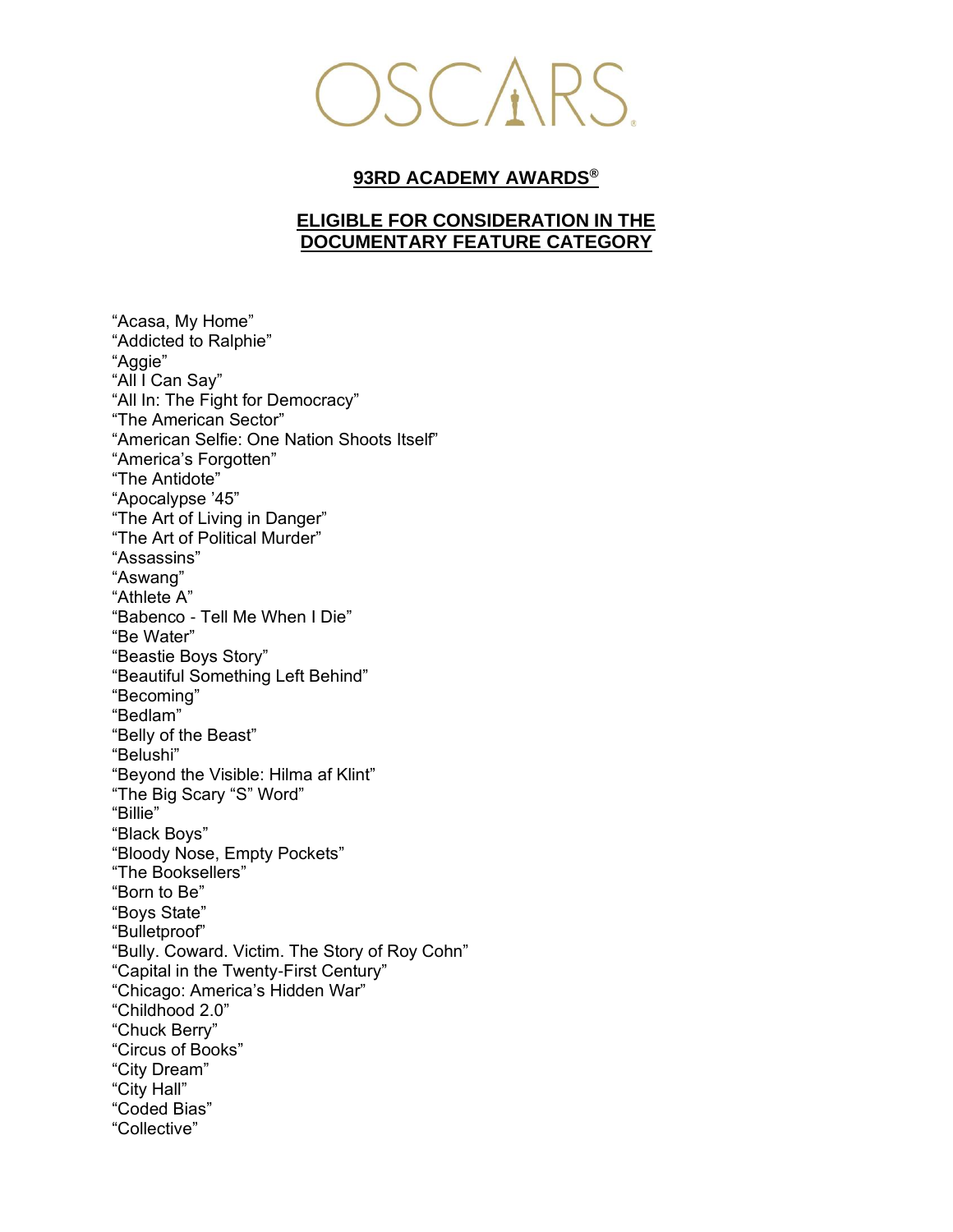"Colombia in My Arms" "Coming Clean" "Coronation" "Coup 53" "Created Equal: Clarence Thomas in His Own Words" "Creem: America's Only Rock 'n' Roll Magazine" "Crip Camp" "Crock of Gold - A Few Rounds with Shane MacGowan" "The Curve" "Dads" "Dave Grusin: Not Enough Time" "David Attenborough: A Life on Our Planet" "Days of Cannibalism" "Dear Santa" "Death Protocol" "Descent" "Desert One" "Diana Kennedy: Nothing Fancy" "Dick Johnson Is Dead" "Disclosure" "The Dissident" "The Dog Doc" "The Donut King" "Dope Is Death" "Down a Dark Stairwell" "Downstream to Kinshasa" "The Earth Is Blue as an Orange" "Elementa" "Ending Disease" "Epicentro" "Erased,\_\_\_Ascent of the Invisible" "Escape from Extinction" "Everybody Flies" "F11 and Be There" "Fandango at the Wall" "Father Soldier Son" "Feels Good Man" "The Fight" "Find Your Groove" "Finding Yingying" "Fireball: Visitors from Darker Worlds" "First Vote" "First We Eat" "Flannery" "For They Know Not What They Do" "The Forbidden Reel" "40 Years a Prisoner" "Freak Power: The Ballot or the Bomb" "Freedia Got a Gun" "The Ghost of Peter Sellers" "Giving Voice" "A Glitch in the Matrix" "The Go-Go's"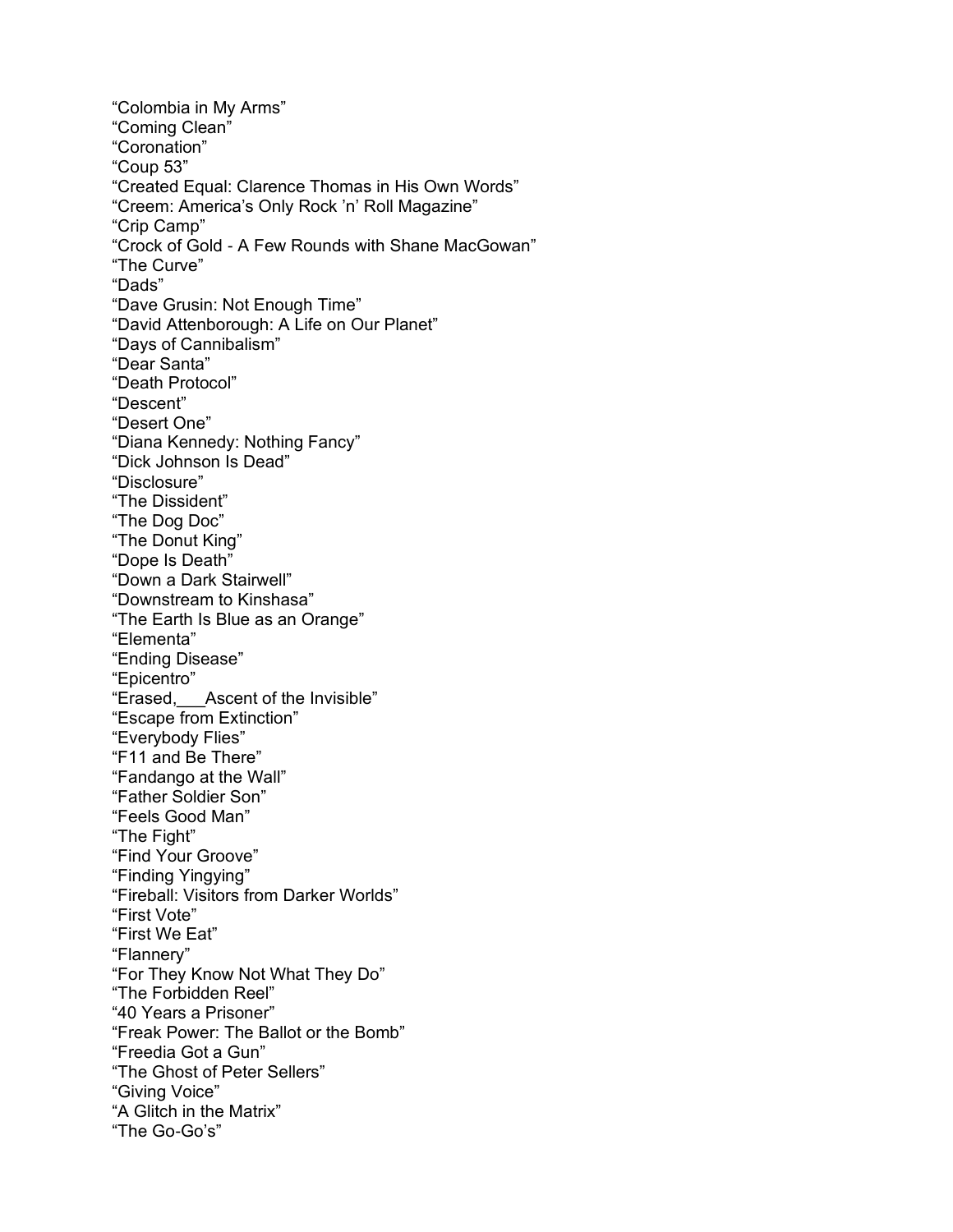"Gordon Lightfoot: If You Could Read My Mind" "Gunda" "Harry Chapin: When in Doubt, Do Something" "He Dreams of Giants" "House of Cardin" "The Human Factor" "Human Nature" "I Am Greta" "I Am Not Alone" "I Owe You a Letter about Brazil" "iHuman" "In My Skin" "Indian Space Dreams" "The Infiltrators" "Influence" "(In)Visible Portraits" "Irmi" "Irradiés (Irradiated)" "Jimmy Carter: Rock & Roll President" "John Lewis: Good Trouble" "Journey to Royal: A World War II Rescue Mission" "Kate Nash: Underestimate the Girl" "A Kid from Coney Island" "Kingdom of Silence" "Kings of Capitol Hill" "Kiss the Ground" "La Madrina: The Savage Life of Lorine Padilla" "Lance" "Landfall" "The Last Blockbuster" "Last Call for Tomorrow" "Lennox: The Untold Story" "Lessons of Love" "The Letter" "Libelu - Down with the Dictatorship" "Life Is Deadly" "Lift Like a Girl" "Lost Course" "Lost in Face" "Love Child" "MLK/FBI" "Made You Look: A True Story about Fake Art" "Man in the Arena" "Martin Margiela: In His Own Words" "Mayor" "Mighty Ira" "Miss Americana" "Mr. Soul!" "The Mole Agent" "The Monster inside Me" "A Most Beautiful Thing" "Mother to Earth: The Untold Story of Earth Bound" "Mucho Mucho Amor: The Legend of Walter Mercado"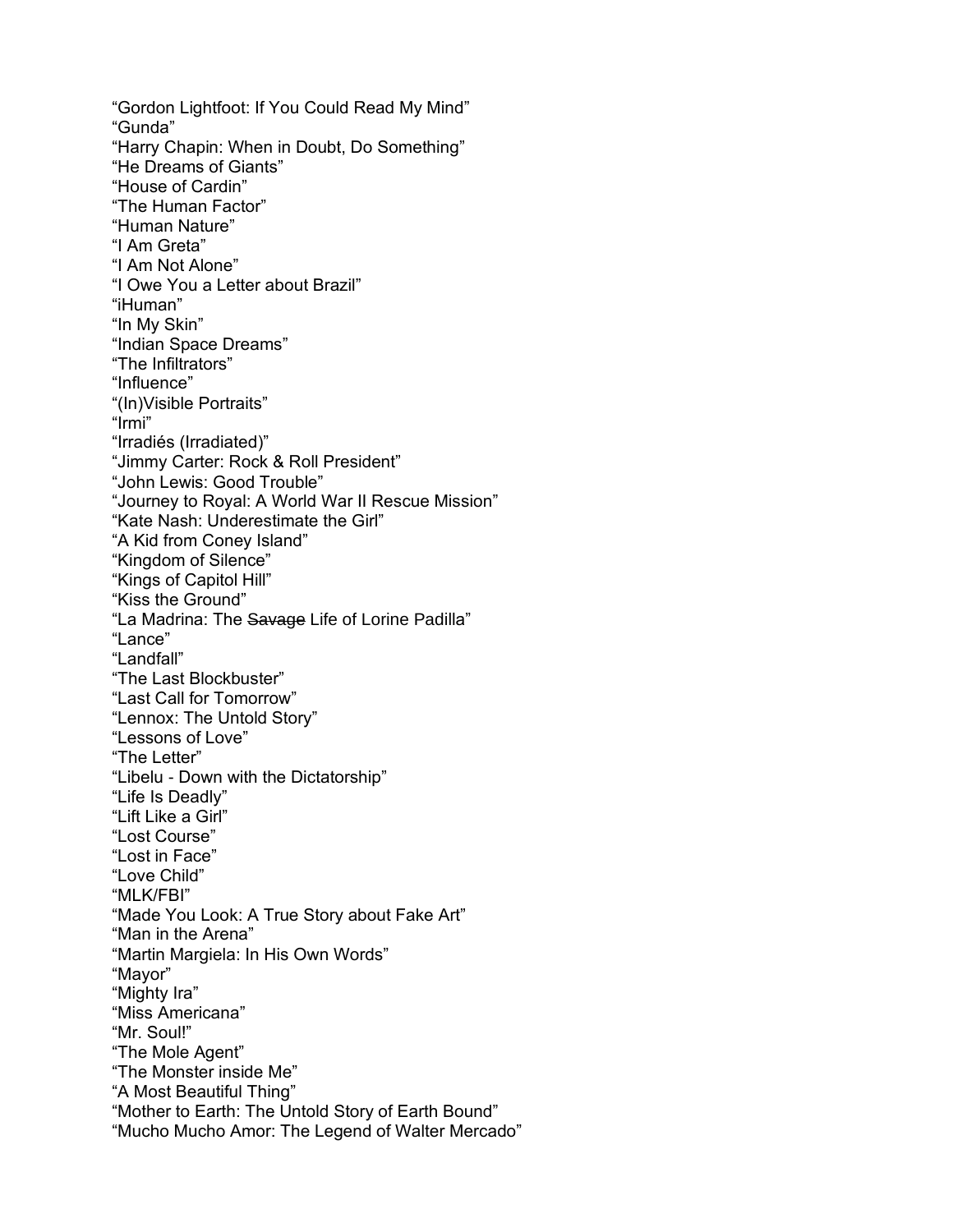"My Darling Supermarket" "My Darling Vivian" "My Octopus Teacher" "My People: The Jews of Greece" "My Psychedelic Love Story" "My Rembrandt" "Napoli Eden" "Narciso Em Férias" "Nasrin" "The New Corporation: The Unfortunately Necessary Sequel" "9/11 Kids" "915" "9to5: The Story of a Movement" "Notturno" "Oliver Sacks: His Own Life" "Olympia" "On the Record" "Once upon a Time in Venezuela" "Once Were Brothers: Robbie Robertson and the Band" "Ottolenghi and the Cakes of Versailles" "Our Time Machine" "Pahokee" "The Painter and the Thief" "A Pandemic: Away from the Motherland" "The Phenomenon" "Planet of the Humans" "The Plot against the President" "The Pollinators" "The Power of Movement" "Pray: The Story of Patrick Peyton" "Public Trust" "Queen of Hearts: Audrey Flack" "The Reason I Jump" "Rebuilding Paradise" "Red Penguins" "Reunited" "Rewind" "The Right Girls" "Ringside" "Rising Phoenix" "River City Drumbeat" "River Tales" "Runner" "Searching for Mr. Rugoff" "Self Portrait" "17 Blocks The Final Cut" "76 Days" "Sky Blossom" "Slay the Dragon" "The Social Dilemma" "Softie" "Some Kind of Heaven" "Songs of Repression"